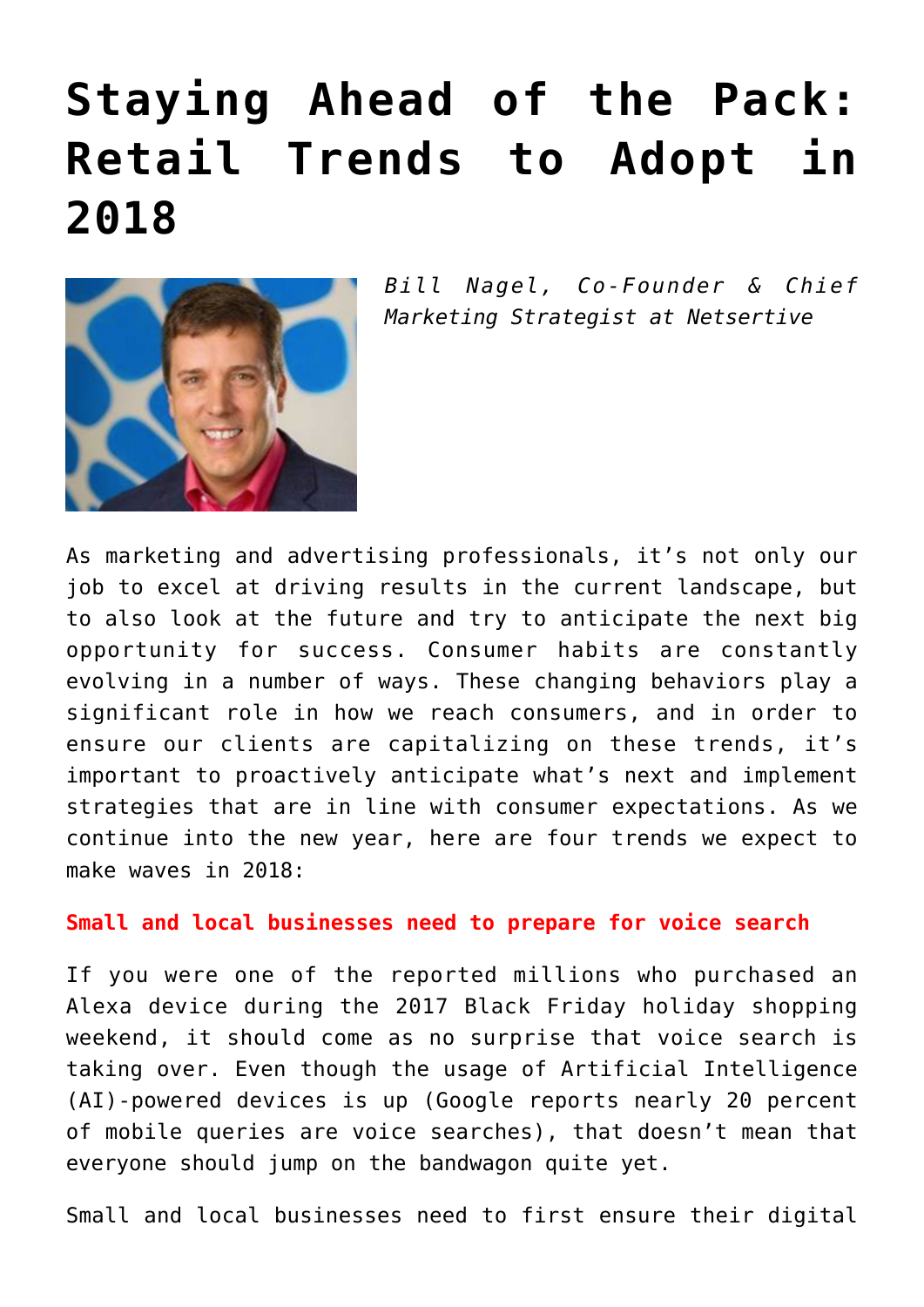presence is ready to handle new technology like artificial intelligence. Because search engines source data and information from sites like Yelp, and Google My Business Listings, businesses will need to be increasingly vigilant that their website, location and contact information is up to date on these third-party tools. Whether or not companies can capitalize on voice search will depend on the organization's ability to build a 'digital doorway' that is easy for consumers to find and access across AI-powered devices – and that begins with optimizing websites (both mobile and PC) and company listings. This will guarantee the company is easily found by consumers, and search engine crawlers responding to a voice inquiry.

#### **Local businesses need a holistic approach to video advertising**

While the advertising world is [betting big on Facebook,](https://www.forbes.com/sites/greatspeculations/2017/11/02/ad-revenue-growth-continues-to-propel-facebook/#516d0ce565ed) organizations will lose out if they put all their eggs in one basket. Today, one platform or ad format isn't enough. Businesses must focus on more deliberate and connected campaigns in the new year. When considering where to place your client's next video advertisement, be sure to think about the end goal of the campaign and then determine what channel will best support you in achieving that goal. For example, when determining the strategy for a campaign, audience should be the number one consideration factor.

#### **Businesses will learn to adapt to the changing video market.**

As the industry continues to shift away from TV advertising, most are struggling to tell the same story on digital platforms. Many marketers have grown accustomed to telling their story through a 30-second ad spot on TV. Now, they face the challenge of conveying similar messages in a shorter amount of time (ideally six seconds in length) and with an arguably less captive audience. That becomes exceptionally difficult when attempting to repurpose the exact footage and storyline from a TV ad for one on Facebook or YouTube. In the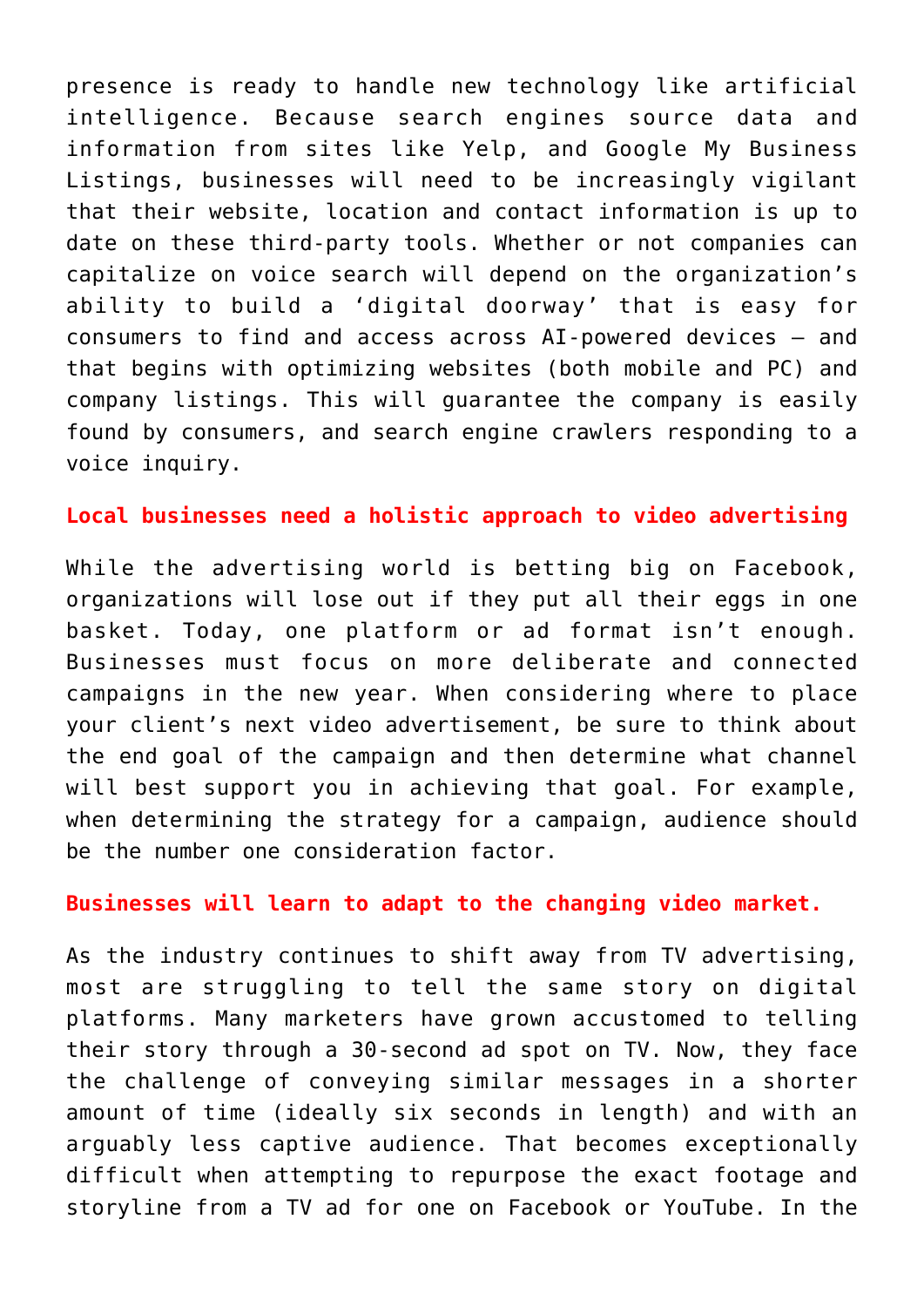age of short attention-spans, we must spend some time in the new year brainstorming and configuring new ways to tell the right stories on the right platforms – and quickly.

## **Developing store "communities" will win over customers in 2018.**

Enhancing the in-store experience is critical, and brands and retailers need to come up with creative techniques to elevate this experience in 2018. Recently, we've seen many successful businesses leverage their physical stores for community events, finding ways to connect with the customer beyond the shopping experience. For instance, some auto dealerships have begun hosting community movie nights on days when the business would typically be closed. Others are offering their space to local charities or non-profits for fundraisers or events. By turning the dealership into a community space, dealers are strengthening their bond with current and future customers. Across all industries, retailers should emphasize the online and community experience in 2018.

While consumer buying trends continue to shift on what might seem like a daily basis, local and small businesses can stay ahead of the pack through targeted marketing efforts. As businesses look to increase overall revenue in the new year, capitalizing on these trends can make all the difference between success and failure.

*About the Author: A successful entrepreneur, Bill has amassed over a decade's worth of e-commerce and online marketing knowledge. He steers client campaign performance processes, working closely with the client services & product teams. In the past, Bill was the President of Cordless Workz, an online e-commerce business that provides consumer electronics to consumers, he was a Co-Founder of multiple specialty e-commerce websites – built & implemented the online marketing growth strategies and he developed early*